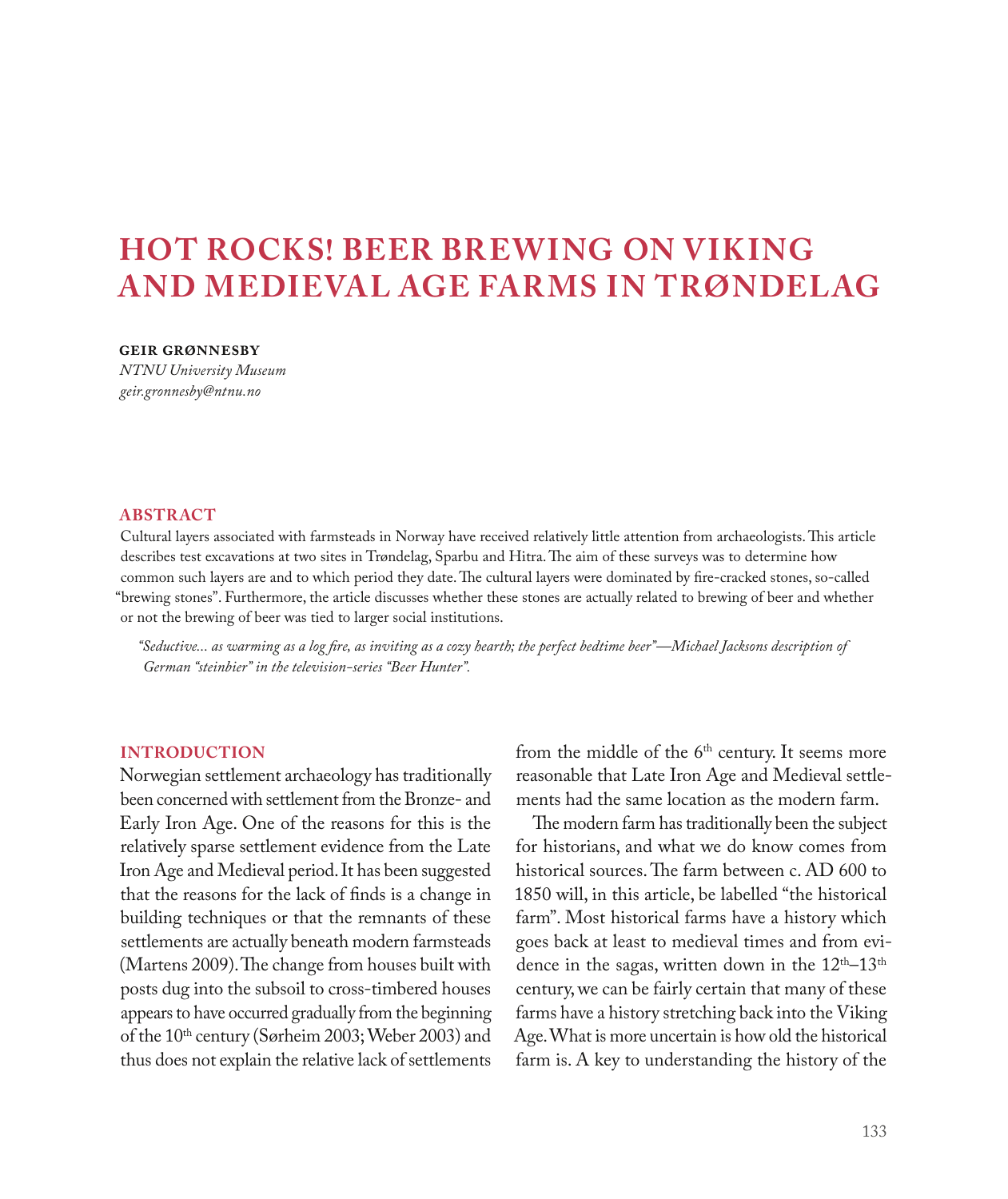historical farm is archaeological research on cultural layers from the farmstead. Many of the farms in Trøndelag have cultural deposits from the farmstead with huge amounts of fire-cracked stones. These stone are called "bryggestein" (literally "brewing stones") and are usually dated to between AD 600 and AD 1600. These deposits have, to a small degree, been the subject of research, but we know fairly little about them. It is these cultural deposits which are the main focus of this article. How common are they and can they be found on every farm with a history back to the Medieval Period? To answer this, several small test pits have been excavated at various farms in two areas of Trøndelag. The second objective of this article is to discuss the use of this large volume of fire cracked stones. What were they used for and why the so many?

## **"BREWING STONES"**

Burnt or fire-cracked stones are common finds in archaeological contexts the world over. In Scandinavia they are primarily associated with cooking pits, which generally date to the Bronze Age or Early Iron Age (BC 1500–AD 550) (Gustafson 2005; Narmo 1996). "Brewing stone layers", in this context, are defined as cultural layers on the modern farms, or on the site of farms which preceded the historical farm, in which fire-cracked stones are found in a high frequency.

The little we know about "brewing stones" comes from a description by the pioneering Norwegian sociologist Eilert Sundt, and was recorded during his trip to Hedmark in 1861. He noted that mounds of fire-cracked stones could be found on each farmstead. Upon asking about these, he was told that they were "brewing stones", stones used for cooking in the old days, before iron pots became more readily available. It was further explained to him that many farmers levelled the mounds, or spread the stones out on the ground, and at many farms the layers were so

compact with stones that they could be used as foundations for new buildings (Sundt 1865).

Even though the relevance of these layers were understood by Sundt already in the 1860s, they have received little attention from modern archaeologists. Oddmunn Farbregd (1985) conducted test trenching at the Egge farmstead in Steinkjer and found a cultural layer over a meter thick with a large amount of fire-cracked stones. A radiocarbon date from the bottom of the layer returned a result of AD 403–715 (uncal. 1460 ±90, T-06348). Dagfinn Skre was the first to use layers with brewing stones to identify farmsteads associated with church grounds (Skre 1988: 16f). In the same article, he addressed the presence of layers with large numbers of brewing stones found in medieval urban contexts. Birgitta Berglund investigated historical farms with large amounts of fire-cracked stones at Viklem, Ørlandet and Viggja, Skaun (Berglund 1997; 2003). Lars Pilø recorded fire-cracked stones in ploughed fields while field walking (Pilø 2005: 181). All layers dated by Pilø fell in the range 600 AD – 16th century (2005: 138). Kathrine Stene carried out research on the yard at Fusk farm, Askim, where large numbers of fire-cracked stones were recovered (Stene 2009). At Torgårdsletta, outside Trondheim, a series of excavations were undertaken in fields surrounding the modern day farms. Post-holes and cooking pits were found over a wide area. The dating of these settlement sites range from the mid-Bronze Age to the end of the Early Iron Age. One gets the impression that settlement ended after the 6<sup>th</sup> century. Smaller test excavations on the existing historical farms showed cultural layers with large amounts of fire-cracked stones on the farmsteads and that these layers started accumulating during the 600s (Grønnesby 2013; 2015). In 2013, a farmstead at Ranheim, outside Trondheim, was excavated. The farm once belonged to the abandoned Vik estate. Cultural layers that included large amounts of fire-cracked stones were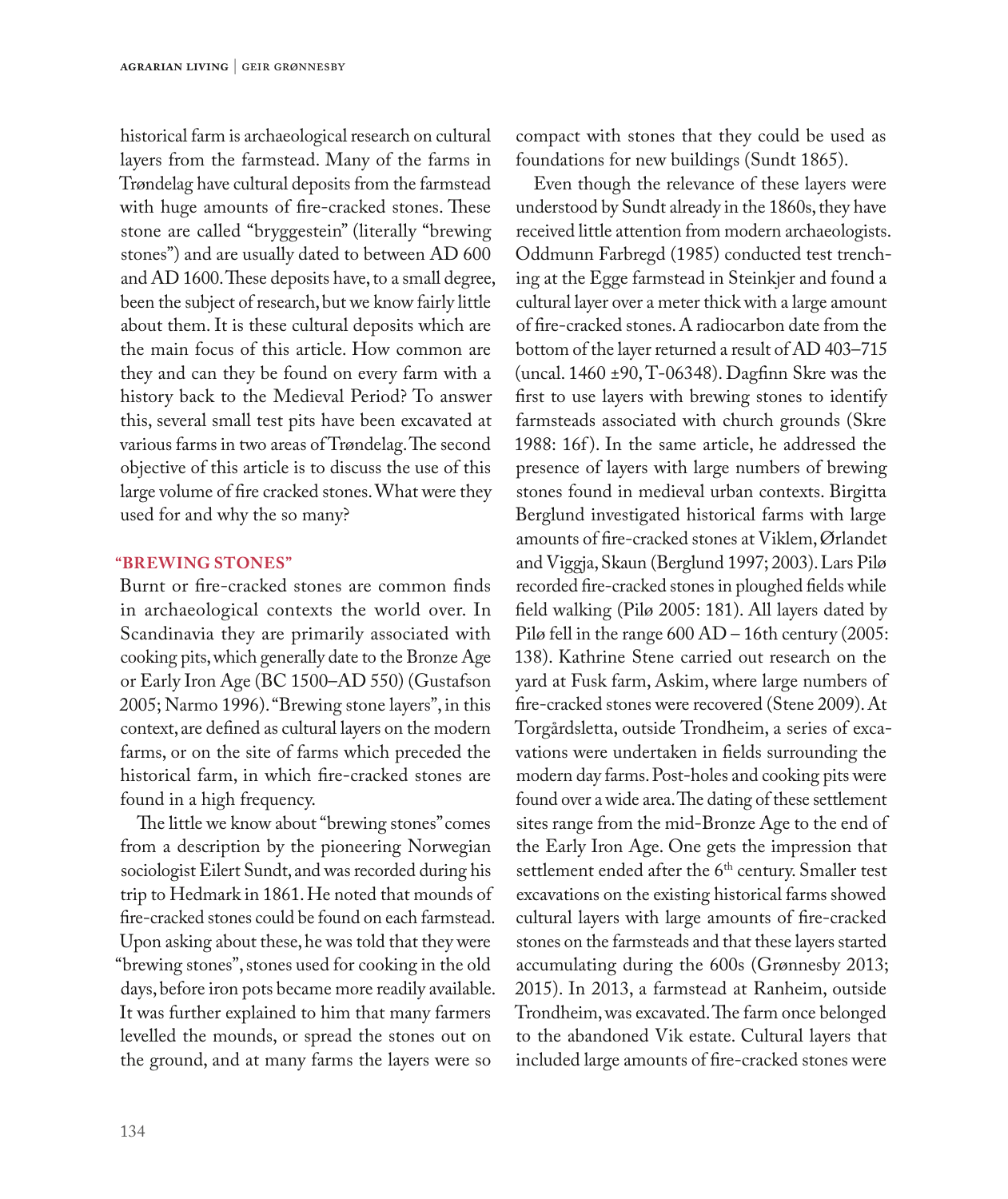

**Figure 1.** Mounds of fire cracked stones, or "brewing stones", on Ranheim, Trondheim (Photo: Geir Grønnesby, NTNU University Museum).

identified here (Fig. 1). The farm settlement began in the 7<sup>th</sup> century and the accumulation of firecracked stones appears to have started somewhat later (Grønnesby and Heen-Pettersen 2015).

All of these studies have provided datings in the range AD 600–1600. Even though there are cooking pits from the Late Iron Age, the vast majority date to before AD 600 (Gustafson 2005; Narmo 1996). The close connection between large amounts of firecracked stone and the historical farms suggests that the transition to the use of stones to heat liquid in the cooking process should be seen as an expression of a change in settlement structure (Grønnesby and Heen-Pettersen 2015).

Although cultural layers with fire-cracked stones seem to be commonly associated with historical farms, there is little systematic data concerning them. With the exception of Pilø's (2005) work in Hedmark, and the smaller studies at Torgårdsletta (Grønnesby 2013; 2015), there has been no systematic recording of cultural layers on farmsteads. If it turns out that these layers are common on farms with a known history back to medieval times, it may confirm that major changes in population structure occurred during the transition to the Late Iron Age. They would then also be a very important source of knowledge about society in the Late Iron Age and Medieval Period.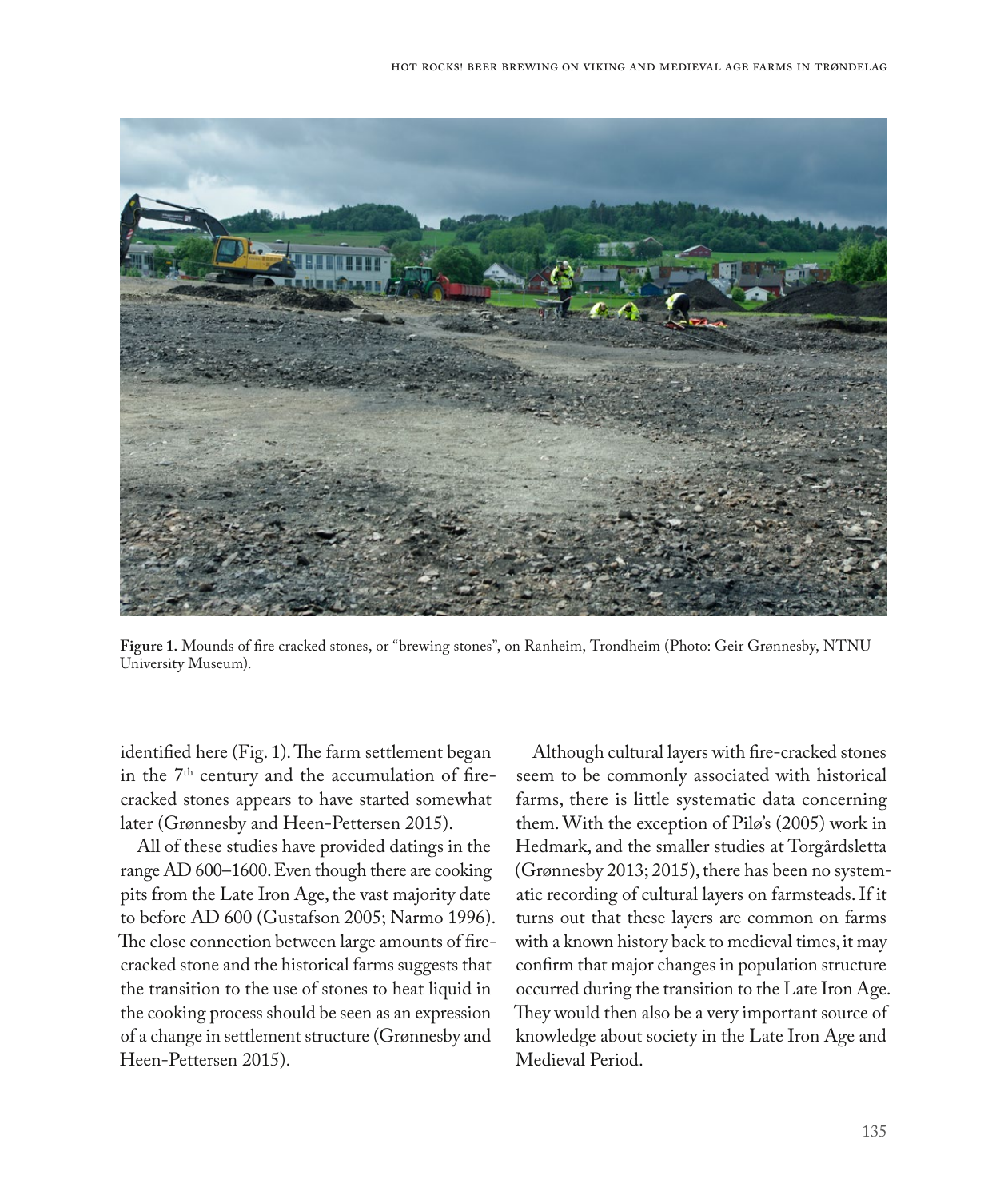

**Figure 2.** Map showing the two survey areas.

## **THE SURVEY**

Two locations in Trøndelag were chosen to investigate whether these layers actually are a common feature of historical farms. Sparbu, Steinkjer, Nord-Trøndelag is taken to be an example of a typical agricultural area, and one rich in Iron Age grave finds. The second location, the northern section of Hitra, South Trøndelag, has been chosen as an example of a coastal environment where the exploitation of marine resources took precedence over arable farming (Fig. 2).

Test trenches measuring ca.  $50 \times 50$  cm were dug by hand at various farmsteads in both of these areas;

their locations on each farm were selected based on visual analysis of the topography and in consultation with the land owner and other locals. The main purpose was to identify the presence or absence of these layers rather than to define their extent, as well as to recover material for radiocarbon dating.

To the extent that it was possible, the trenches were dug down to the sterile underground. Investigations at each farm area ceased as soon as the layers were identified. It may be, therefore, that the nature of the layer on a given farm, in terms of its extent and thickness, differs somewhat from the impression given by the test trenching. If there was no prior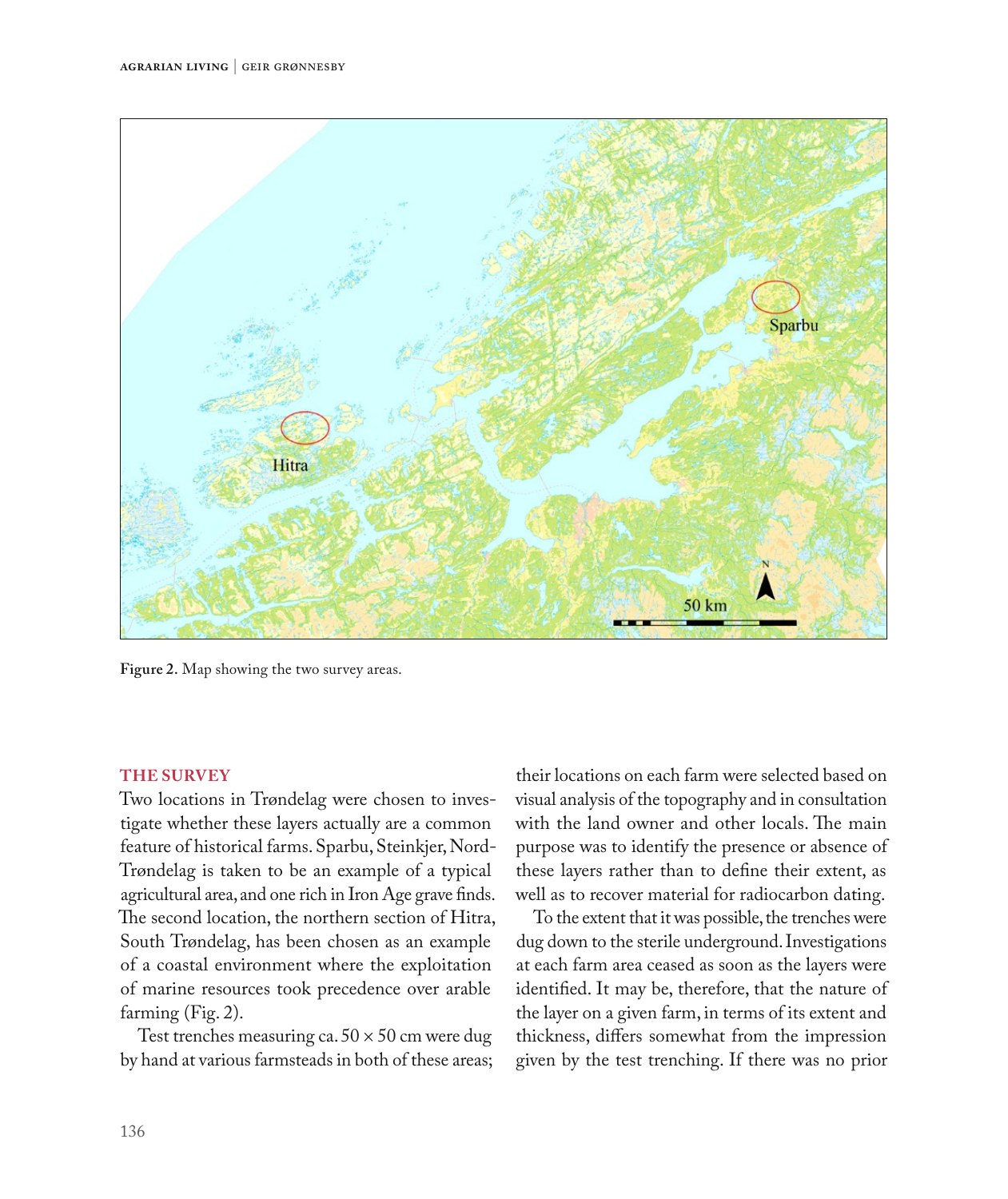information about the moving of the farmstead, the excavations were undertaken on the existing farm, around the houses and preferably on the lawn. In situations where no finds were made on existing farmsteads, other locations in the immediate area with strong potential for positive results were investigated. It is not uncommon that earlier farmsteads are today ploughed fields, making it difficult to identify substantial remains of cultural layers.

The results are divided into four categories:

- 1. *Positive:* clearly identifiable cultural layer in which brewing stones are a primary component. This includes positive results on existing farmsteads, former farmsteads and sites traditionally believed to have been farmsteads at one time. This category further includes positive results from older farmsteads with no oral tradition recording their existence and where there are no cultural layers associated with the modern farmstead. Examples where there is only weak evidence of a cultural layer, but where the land owner has information about finds or the clearance of large amounts of black soil and firecracked stones, are also registered as positive.
- 2. *Probable:* presence of a disturbed cultural layer with some fire-cracked stones. This may be, for example, presence on a site of a previous farmstead, but where the soil has been afterwards ploughed. The basis for classification in this category can also be an oral tradition of an earlier farmstead combined with the land owner's personal observation of cultural layers and stones. Many of these may be seen as positive, but the evidence is slightly weaker than those results in the Positive-group.
- 3. *Negative, but where there has been insufficient research*, that is, that more comprehensive investigation might identify evidence of an earlier farmstead. Sites where an oral tradition suggests the presence of an earlier farmstead, but where test trenches provide weak evidence of its location, are assigned to this group. In one case, oral tradition relates the location of an earlier farmstead in an area now destroyed due to gravel extraction, making it impossible to verify the presence of an earlier farmstead.
- 4. N*egative:* no evidence of a cultural layer with brewing stones within the assumed limits of the earlier farmstead.

## **SPARBU AND HITRA**

A total of 16 farms were investigated at Sparbu (Fig. 3). One of these is a smaller excavation conducted by the NTNU University Museum (Dalem). Of these 16, 9 were registered as positive (56,25%), 2 as probable (12,5%), 4 as negative but with insufficient research (25%) and 1 negative (6,25%). At Hitra 8 farms were investigated. Five were classified as positive (62,5%), 1 probable (12,5%), 2 negative but with insufficient research (25%) and none negative (Fig. 4).

On certain farms, preserved cultural layers were found below the modern day farmstead (Sparbu: Gilberg, Mære, Jørem, Oppem. Hitra: Hofstad, Akset). These cultural layers vary in thickness from 30cm to 1m (many test trenches were not excavated all the way through the cultural layer: in these situations the actual thickness of the layer is greater than reported) and are comprised of large amounts of somewhat compact fire-cracked stones. The upper layers produced animal bone, pottery fragments, glass and roof tile. The layers are stratified, with varying amounts of stone in each layer.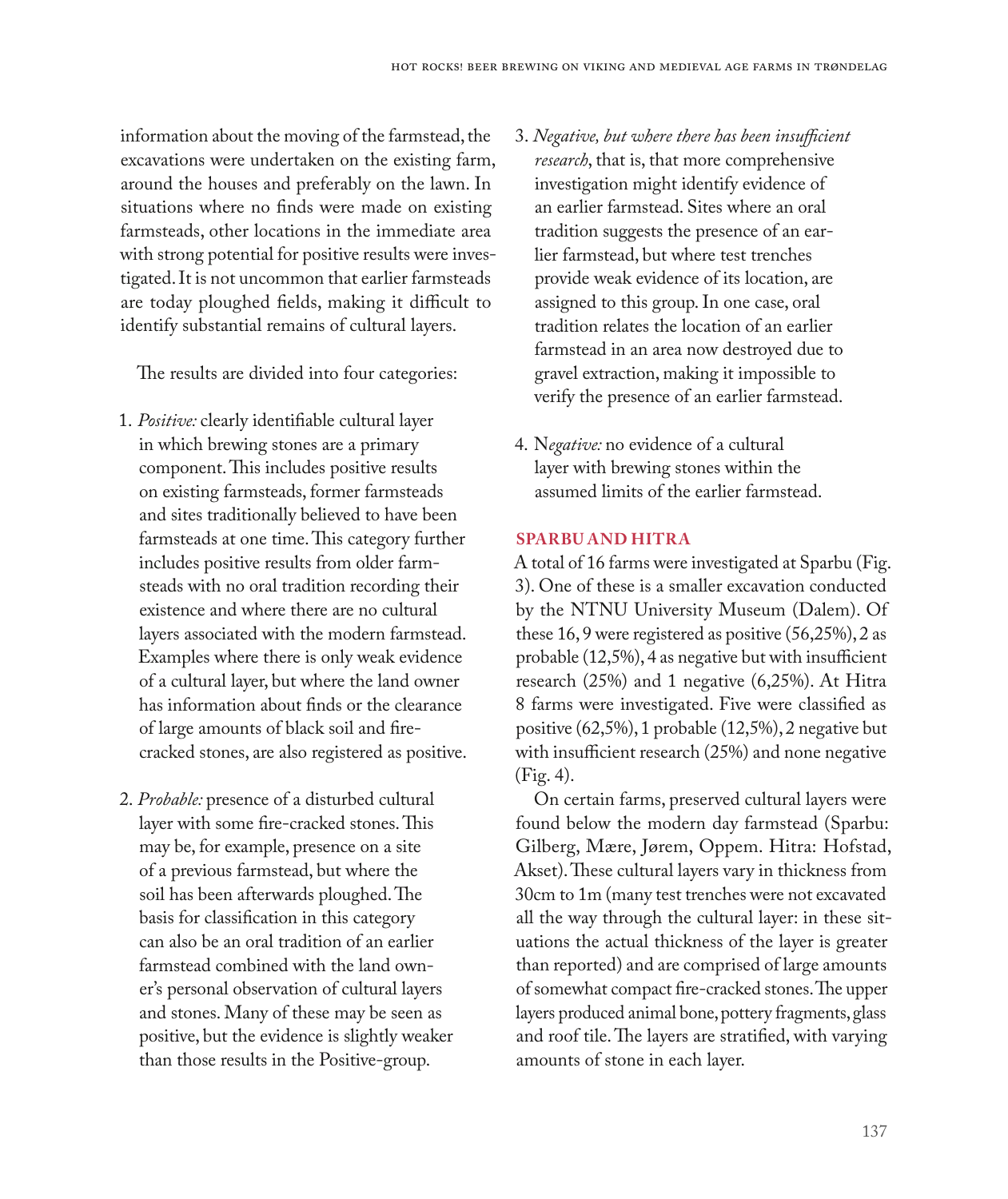

**Figure 3.** Farms surveyed in Sparbu, Steinkjer. Red dots = positive, orange dots = likely positive, green dots = not fully examined, blue dots = negative.

In some examples, cultural layers were not identified under the modern day farm, but in the immediate vicinity. Some of these secondary locations were traditionally associated with earlier farmsteads (Sparbu: Lønnem øvre. Hitra: Glørstad, Eid), while others lacked the oral tradition but provided clear enough surface evidence (Sparbu: Gjermstad, Tuv. Hitra: Undås, Glørstad). The layers were destroyed at Glørstad, but information from the previous land owner who cleared and ploughed the area was deemed reliable.

In other situations, where no traces were found on the modern farmstead and there exists no tradition

of an earlier farm on the site, topography, remains of disturbed cultural layers and information from the land owner confirm that the location of an earlier farmstead had been identified (Sparbu: Lian, Tollberg (Nordgården). Hitra: Småge).

A number of farms produced no finds (Sparbu: Landstad, Hamrem. Hitra: Dolm, Mastad), but time restrictions limited the extent to which each farm could be investigated, and it may be that further test trenching in these areas will return positive results. The Naust farm, at Sparbu, where there is a tradition of an earlier farm having been located on the site but evidence of possible cultural layers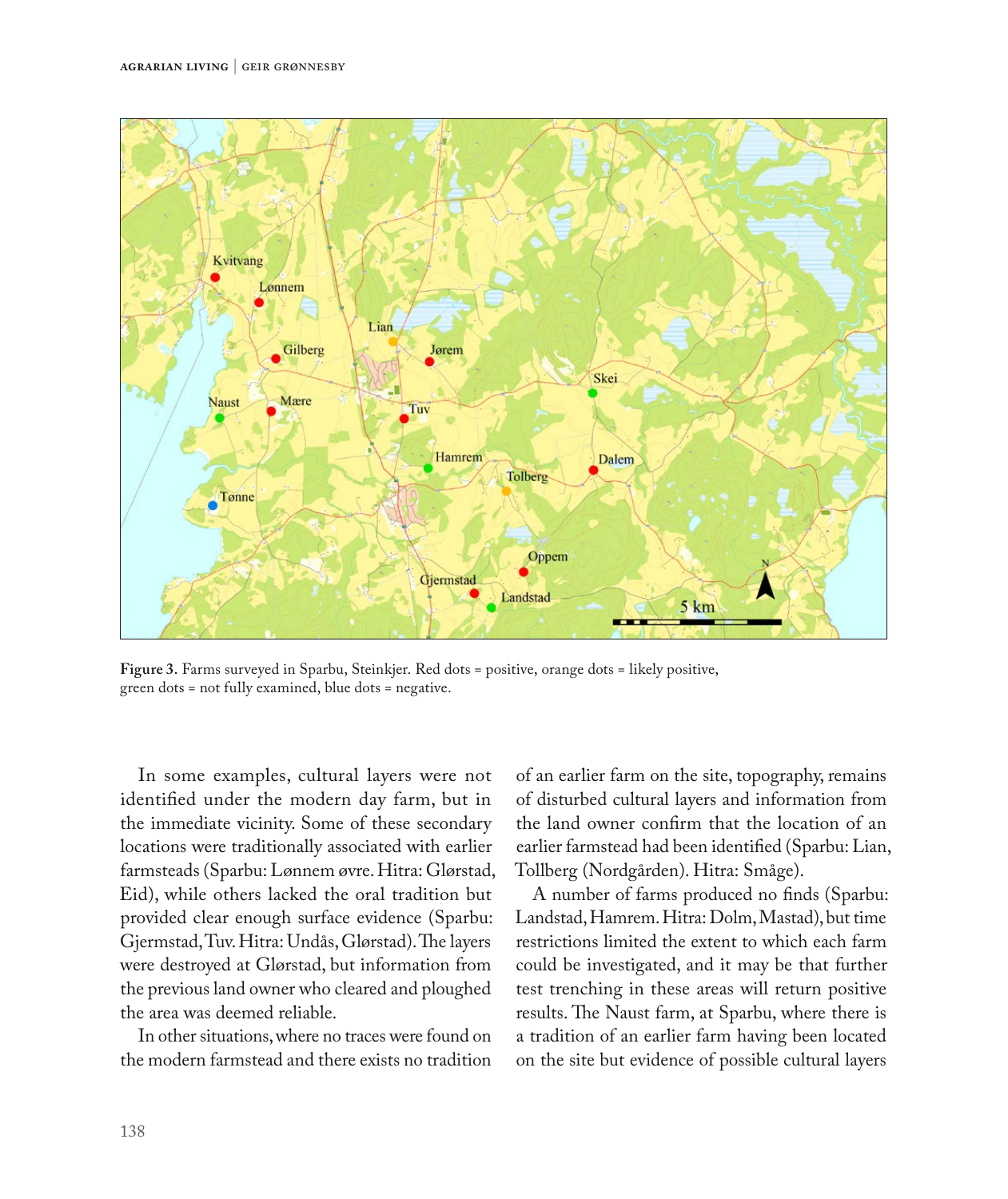

**Figure 4.** Farms surveyed in Hitra. Red dots = positive, orange dots = likely positive, green dots = not fully examined, blue dots = negative.

is very weak, is also assigned to this group as there are areas of good potential at various locations on the farm which have yet to be investigated.

Tønne, at Sparbu, is the only farm which has been categorized as negative. There is a tradition of an earlier farm having been located on the site, and disturbed cultural layers were noted. The layers, however, contained very little fire-cracked stone.

All of the original farmsteads in Sparbu were placed on higher ground with good visibility and one, or several, large burial mounds below them. Many farmsteads were moved to lower ground over the course of the 19<sup>th</sup> century. It is unclear why this was

done, but it may be associated with the large scale restructuring of agriculture at that time. Moving the farm to lower ground did make transport to and from the farm less onerous. It may be that the original location of the farmsteads, on higher ground, was for security purposes, that it was necessary to have a clear view of the surrounding landscape. There also may have been a symbolic value in such locations that waned over the 19<sup>th</sup> century. Changes in the structure of land and property ownership at this time may have had an effect on the location of farmsteads. A study of both the archaeological and historical records would be required to adequately address this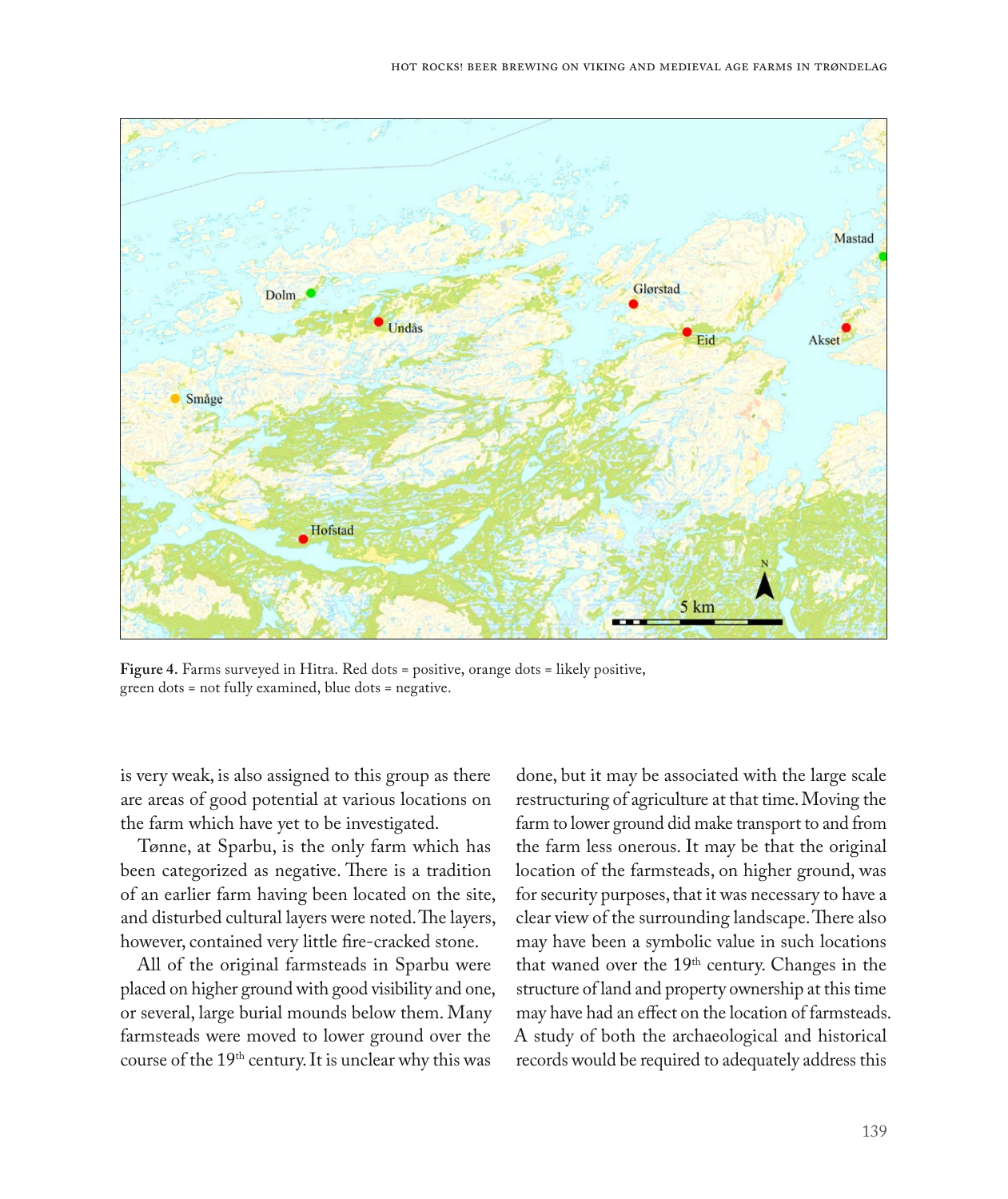topic. In any case, the moving of these farmsteads makes the connection between the farmsteads and the large burial mounds less obvious. Today many of these mounds lay isolated in the landscape. The relationship between farmstead and burial mound/ grave field was at one time much clearer than the modern landscape suggests. The farm at Lian is a good example. Modern gravel extraction has possibly removed much of the evidence of the earlier farmstead, but if it was indeed located in this area, it would have been flanked by large burial mounds. Today, with the modern farm located far down the hillside, the close relationship between farmstead and burial mound is lost. The large mounds stand alone on the higher ground. At Oppem and Lønnem, both of which probably lie on the site of earlier farmsteads, two and one large burial mounds, respectively, lie just below the farms. Large burial mounds are also known from the Early Iron Age, but this does not necessarily mean that the relationship between burial mound and farmstead was as close as in the Later Iron Age.

It seems that in the northern section of Hitra the oldest farmsteads were well protected from the wind and the weather. They did, however, have access to the sea. The farm at Småge is an example of this. Today the farm lies inland, but a few meter increase in sea level would have provided it with direct access to the sea. This same applies to the vicarage at Undås which was possibly moved to Dolm due to isostatic uplift. A marked difference between Sparbu and Hitra is the absence of large burial mounds in the vicinity of the farmsteads at Hitra.

## **SURVEY RESULTS**

Between Sparbu and Hitra, 58.33% of the farms returned positive results, 12.5% probable, 25% negative but with insufficient research, and 4.17% negative.

There are a number of possible explanations for the lack of preserved cultural layers with fire-cracked

stones on seven of the farmsteads in the study. It may be that these farms were established at the  $16<sup>th</sup>$ century. It may be that the test trenches were simply put in the wrong place. The cultural layers may have been destroyed, or maybe they were never there to begin with. If this last is the case, then the basic assertion of this article, that all farms with a history dating back to the Viking/Medieval Period engaged in an activity which produced cultural layers with fire-cracked stones, is incorrect. It may be that the test trenches at Landstad and Mastad were simply placed in the wrong location. The topography at both sites suggests that they would be ideal locations for earlier farms. The vicarage and church at Dolm may have been established at its present location in the  $15<sup>th</sup>$  or  $16<sup>th</sup>$  centuries (Brendalsmo 2006: 411f). This may have been a result of isostatic uplift, which made it impossible to travel to the church at Undås by boat. So it may be, as Brendalsmo suggests, that Norddolm is the actual location of the earlier farm at Dolm. From a topographic perspective, the location of this farm shows similarities with those of other older farms in the northern section of Hitra. The farm at Norddolm, however, was not investigated in this project. The only farmstead with a negative result which is difficult to explain is Tønne at Sparbu. Today there are two farms on a marked elevation. Test trenches were taken along the entire elevated area. Tradition indicates that the original farmstead was located on the area where the border between the modern day farms lies. Black soil with some fire-cracked stones was found in this area, but very little. It is likely that the fill of the cultural layer was removed at some stage.

If the farms which have not provided clear results, situations where there is reason to believe further work would return a positive result, are not considered, the number of results classified as positive and probable rises to over 90% of the total. This high percentage of positive/probable results, and the low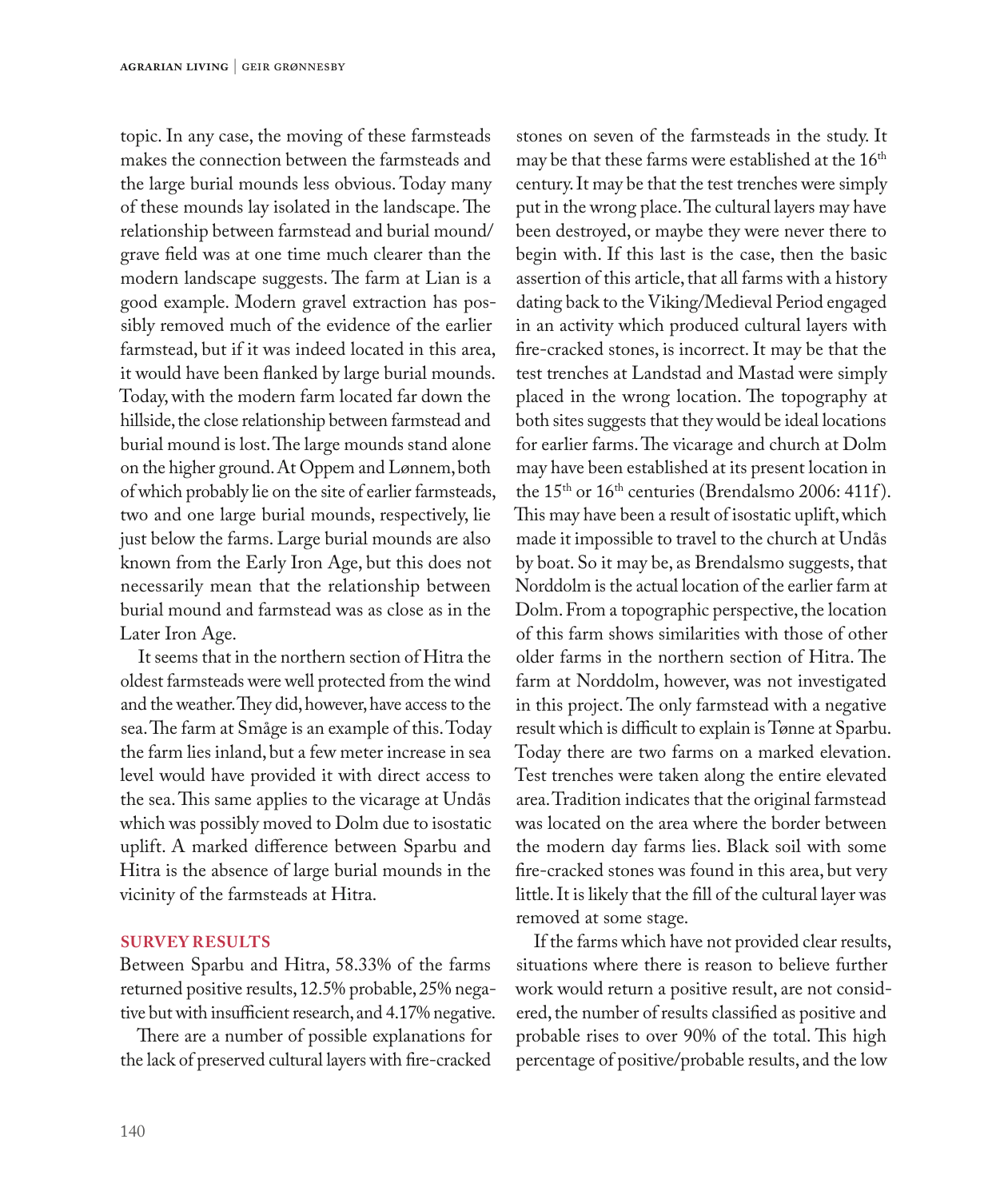percentage of negative results, suggests that cultural layers with fire-cracked stones are present, or have been present, on all farmsteads with a history dating back to the Viking/Medieval Period. Preservation conditions are, however, very different. It appears that there are more well preserved cultural layers at Hitra than at Sparbu, where many farms have been more systematically levelled, or worked, and the material from the cultural layers thus removed. Another factor is the complex history individual named farms can sometimes have. Farms get divided up. Sometimes they are reunited. Fields and boundaries change. Both Tuv and Dolm are examples of farms with complex histories. That there is little evidence of these layers on some farms can be put down to these factors. Kvitvang and Glørstad are examples of farms where we know there have been thick cultural layers with fire-cracked stones, but where the layers have been decimated by levelling, cultivation and ploughing.

The most important difference amongst farmsteads is, therefore, not whether or not there are cultural layers with brewing stones present, but the preservation conditions. This is a cultural heritage category which is, or has been, common, but one which is threatened. At farms such as Kvitvang, in Sparbu, and Glørstad, in Hitra, there is very little evidence of these layers left. Fortunately, due to information from local farmers with firsthand knowledge of these layers, we do know that they were once present. This may also be the case at, for example, Naust and Tønne, where there is also little evidence of these layers and where the modern land owners have no knowledge of them. The need for level farmsteads has increased due to the requirements of modern farming equipment. There is thus reason to fear that many more examples of this type of cultural layer will disappear in the coming years.

It is puzzling that we know so little about cultural layers from farmsteads, particularly given

the important role both the Viking and Medieval periods have played in the development of the Norwegian national identity (Holm 1999; Gjerpe 2014; Grønnesby and Heen-Petersen 2015). The vast majority of the population in the Late Iron Age and Medieval Period lived on farms. Many Norwegian farmsteads are likely sitting upon a rich assemblage of cultural historical material from the Late Iron Age/Medieval Period. Excavations at Ranheim are an example of the great potential lying in cultural layers on farmsteads (Grønnesby and Heen-Pettersen 2015).

This type of cultural layer can be found at various locations in Trøndelag. A preliminary, and unsystematic list assembled by the author shows over 100 farmsteads in Trøndelag where their presence has been either registered or indicated by secondary evidence. Datings are available from 47 of these sites (Fig. 5). Apart from one Pre-Roman Iron Age date (Undås, Hitra), and one 19<sup>th</sup> century date from Hamrem, at Sparbu, they all fall in the range 600 AD-17th century. While the dated material from Undås was recovered from a secure brewing stone context, the Hamrem date comes from an insecure context. Most of the samples taking during the registration project returned dates post-1000 AD. The lack of dates from the period 600 AD-1000 AD suggests that the samples were rarely taken at the bottom of the layer.

Layers with so-called brewing stones are not limited to farmsteads. The phenomenon can also be found in medieval urban contexts (Skre 1988). At Torgårdsletta, beneath the farm at Torgård West, a smaller brewing stone layer was identified near a well. Evidence of a smaller brewing stone layer in the vicinity of where there historically had been a well at Ystgården, in Sparbu, may reflect the same process. In addition to these, a mound of brewing stones is known from Melandsjø, at Hitra (Grønnesby 2013: 86). The farms at Hitra had access to the sea, and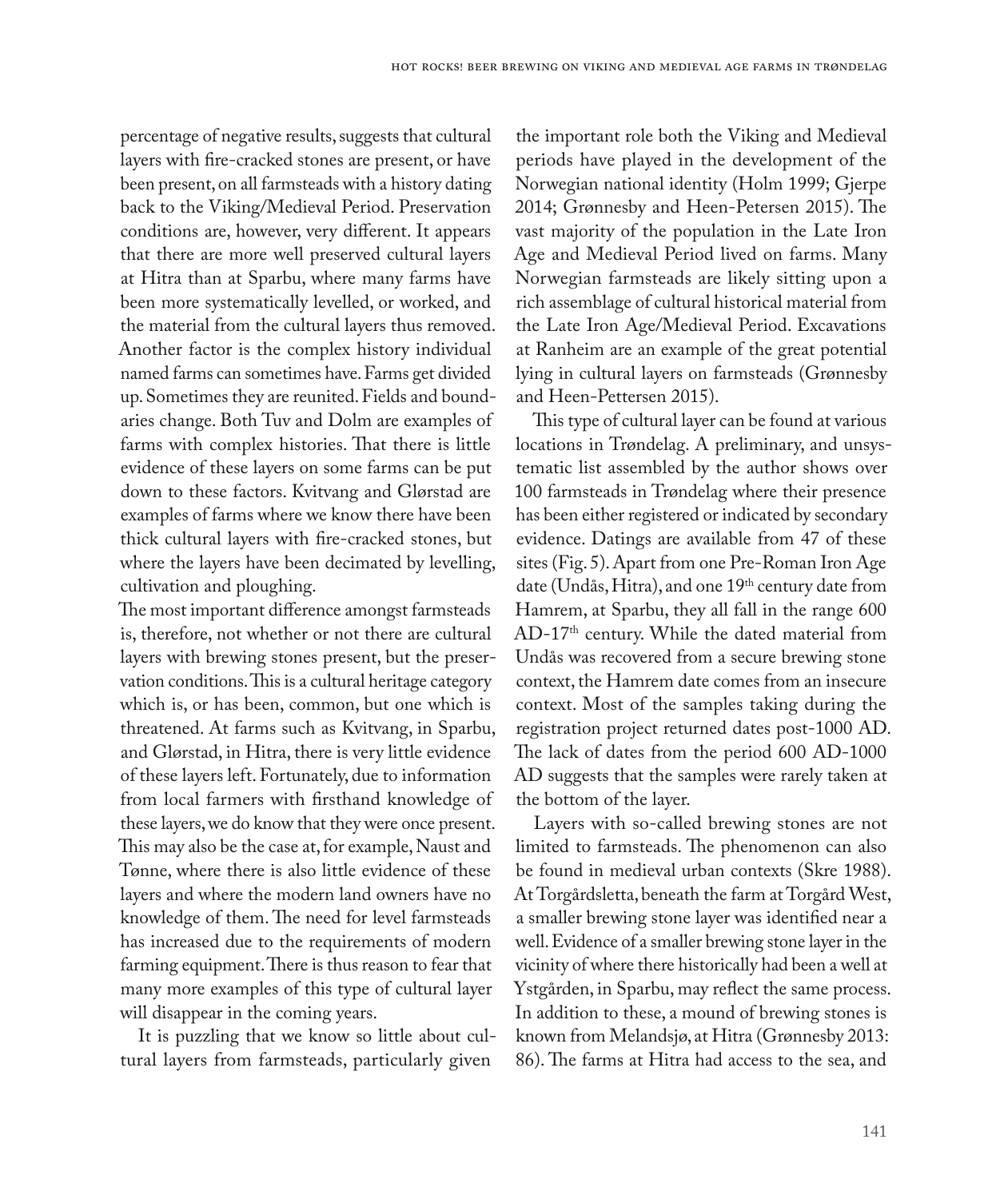#### **Agrarian living** | Geir Grønnesby



**Figure 5.** Calibrated 14C-dates from cultural deposits on farm yards. The 14C-date from Undås, Hitra is omitted of practical reasons.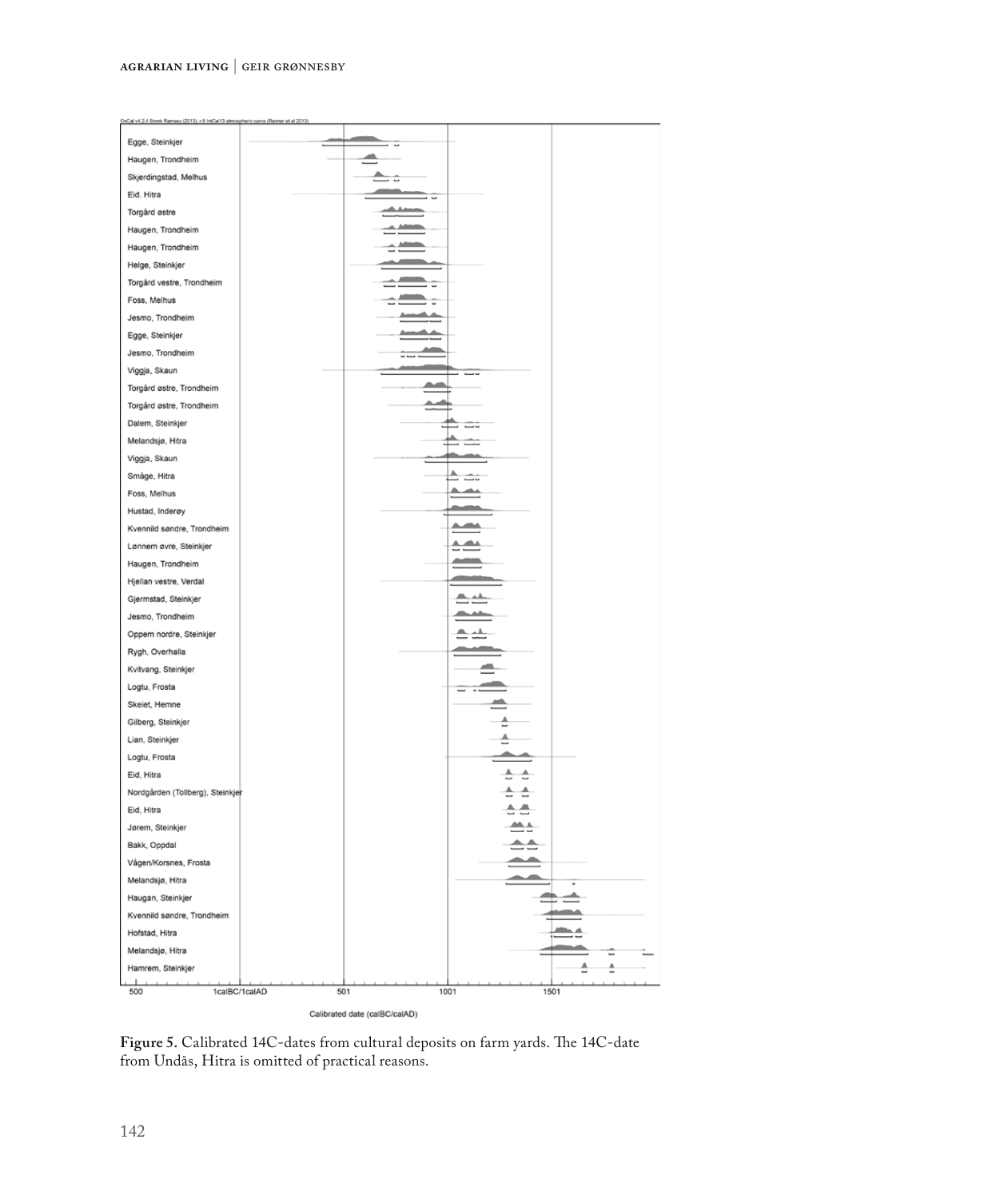many of these coastal points have been named after the adjacent farms, for example Meland – Melandsjø and Hopen – Hopsjøen. This mound of brewing stones must therefore be seen in connection with activities undertaken near the beach.

## **FIRE-CRACKED STONES AND SOCIETAL STRUCTURES**

A number of mounds of brewing stones were identified during the excavation of sections of a Late Iron Age farmstead at Ranheim, outside Trondheim (Grønnesby and Heen-Petersen 2015). The mounds, however, were not purely made up of stones, but had a stratigraphy which included cultural layers without any stones. Within the mounds, all of which date to the Merovingian/Viking Period, large amounts of tooth enamel of animals was found. Test trenching at Sparebu and Hitra produced animal remains, pottery fragments and tiles, primarily in the upper layers. This suggests that the mounds are not merely piles of brewing stones, but waste heaps where brewing stones, food waste, hearth waste, butchery waste and general rubbish was deposited. At Ranheim, it appears that the mounds lay at the edge of the farm. Even though the mounds must be understood as waste heaps, the amount of stone is so overwhelming that Sundt (1865) seems to have interpreted them as pile of fire-cracked stones. Sundt further reported that farmers levelled these mounds, or spread the stones on the ground.

There are, therefore, few mounds of brewing stones to be found today. One exists at Melansjø, Hitra (Grønnesby 2013; 2015), providing a reason to believe, as the example from Hofstad illustrates, that some mounds registered as burial mounds may actually be mounds of brewing stones. The test trenching and excavations at Ranheim have demonstrated that the cultural layers on farmsteads can be complex. One of the reasons for this is the practice of levelling the mounds. A review of the

NTNU University Museum's collections highlights that when farmers deliver in artefacts such as loom weights, fragments of soapstone vessels, spindle whorls, etc., they are often recovered from the farmstead or from where "the old farm" had once stood. Both at Glørstad and Akset, the land owners had in their possession various finds from cultural layers with brewing stones. These can be things which were thrown on the waste heap, but may also be from house remains in the cultural layers.

The registrations at Sparbu and Hitra have demonstrated that all, or at least most, of the farms with a history dating back to the Medieval Period have cultural layers with large amounts of fire-cracked stones.

Hitra and Sparbu are different in terms of both climate and topography. The farms at Hitra are not as well suited to cultivation as at Sparbu, and it is the exploitation of marine resources as well as pastoralism which provided the inhabitants with a means of living. Fishing in particular has provided resources and wealth beyond mere subsistence. And yet the phenomenon of cultural layers with large amounts of brewing stones occurs at both locations in significant levels. The reason for the large amounts of fire-cracked stones must therefore be found in some overarching structure not directly related to subsistence.

## **BREWING BEER WITH HOT STONES**

In general, one can say that brewing stones have been cracked due to heat exposure. It further appears that these are cracked to a greater extent than stones typically found in cooking pits as they tend to be smaller. It is also rare that one finds such stones with well-preserved original surfaces (see also Pilø 2005: 136). There is little historical literature on boiling liquid with heated stones. The single example is an Icelandic saga, *Ljósvetninga saga*, which tells of milk warmed by stones (Skre 1988). The advantage of this cooking technique is that one can boil larger amounts of liquid in a wooden vessel than is possible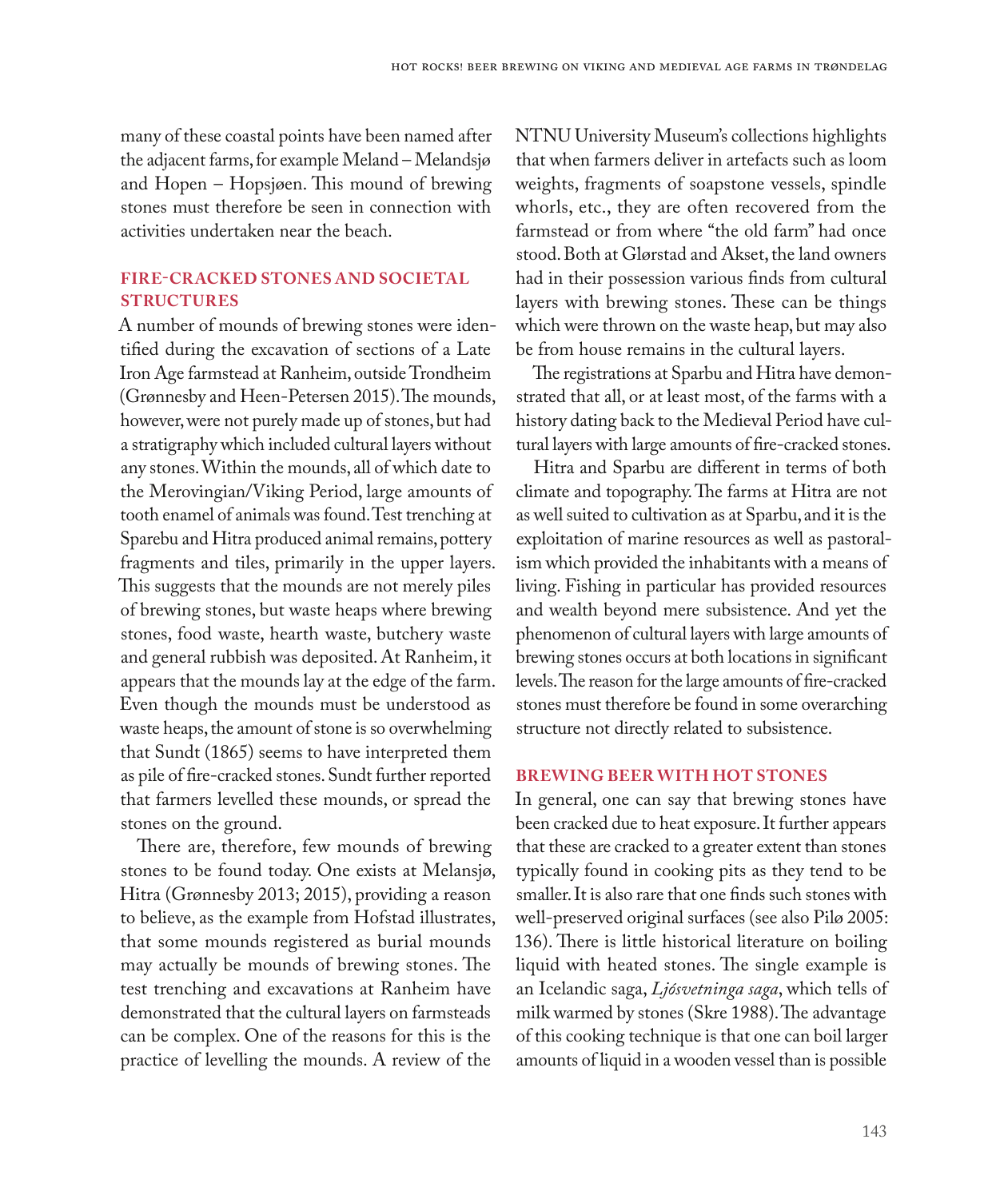in a soapstone vessel. Even though larger soapstone vessels are known, most are relatively small, with a diameter of 20–30 cm (Skjølsvold 1961: 20). So there is reason to believe that the stones were used to boil large quantities of liquid. They may have been used in association, for example, with butchery (e.g. scalding of pigskin) or cheese production.

The following discussion, however, will focus on beer brewing as a significant cultural activity. Sundt reports talking to an "elderly" crofter who explained that the stones in these mounds were "brewing stones", used to boil liquid in "the old days before they got iron pots". The labelling of these layers as "brewing stone layers", and the stones themselves "brewing stones", rests on this crofter's statement. However, there is reason to believe that the term "brewing stone" was current in the latter half of the 19<sup>th</sup> century because it referred to a living tradition. There is, therefore, a distinct possibility that they are primarily associated with beer brewing. We know that Germanic peoples on the continent consumed beer and other alcoholic beverages, mead, among others, already in the Roman and Migration periods (Nelson 2005: 78ff), and that this was a part of social and religious life linked with various institutions. We have little evidence of the consumption of beer in Early Iron Age Norway, but traces of organic materials on pottery fragments suggest that this did occur (Rødsrud 2012: 84ff). The same seems to have been the case in the Viking Period, although with a greater emphasis on beer than other alcoholic beverages (e.g. mead). In *The Saga of Harald Fairhair*, the bard Torbjørn Hovklove says "Fain outside would he drink ale at Yule-tide, the fray-loving folk-warder, and Frey's game play there" (Sturluson 1999: 72). *The Saga of Håkon the Good* describes how all participants should consume beer during sacrifices. It further relates that "The sacrificial beaker was to be borne around the fire, and he who made the feast and was chieftain, was

to bless the beaker as well as all the sacrificial meat. Óthin's toast was to be drunk first – that was for victory and power to the king – then Njorth's and Frey's, for good harvests and for peace…Men also drank toasts also in memory of departed kinsfolk – that was called *minni* [memorial toast]" (ibid.: 107).

The social and ritual significance of beer, as with many other aspects of pagan society, was adopted by Christianity. Håkon the Good decreed that Yule should be celebrated at the same time as the Christians and the beer should be brewed for the festivities. The institutional significance of beer drinking can be seen in old law tracts. The Gulating Law, for instance, grants equal validity to decisions or agreements made in the "beer house" to those taken at church assemblies or on a "fully-manned ship" (Hauge 1996: 13). This was true for many types of decisions including for agreements on the transfer of land and giving away of children as debt bondage. The consumption of beer was also an important aspect of feasting associated with gatherings such as marriages, funerals and the like. In addition, there were various seasonal celebrations, such as Christmas, Easter, Midsummer and Michaelmas in the autumn (Robberstad 1981: 322).

Beer drinking was thus an integral part of the society's social and religious institutions and was, to a certain extent, subject to social control (Nordland 1969: 283ff). The oldest laws regulating beer production on farms must be seen against the background of the institutional significance of beer production. The Gulating Law required that three farmers work together when brewing. Each farmer would brew a one *mæle*, a traditional unit of volume, for himself and one for his wife. The beer should blessed and dedicated to Christ and the Holy Mary. Only those who had fewer than six cows or less than six *såldså* of arable land were exempt (Robberstad 1981: 19). Whoever failed to brew beer had to pay three marks to the bishop. An individual who failed to brew beer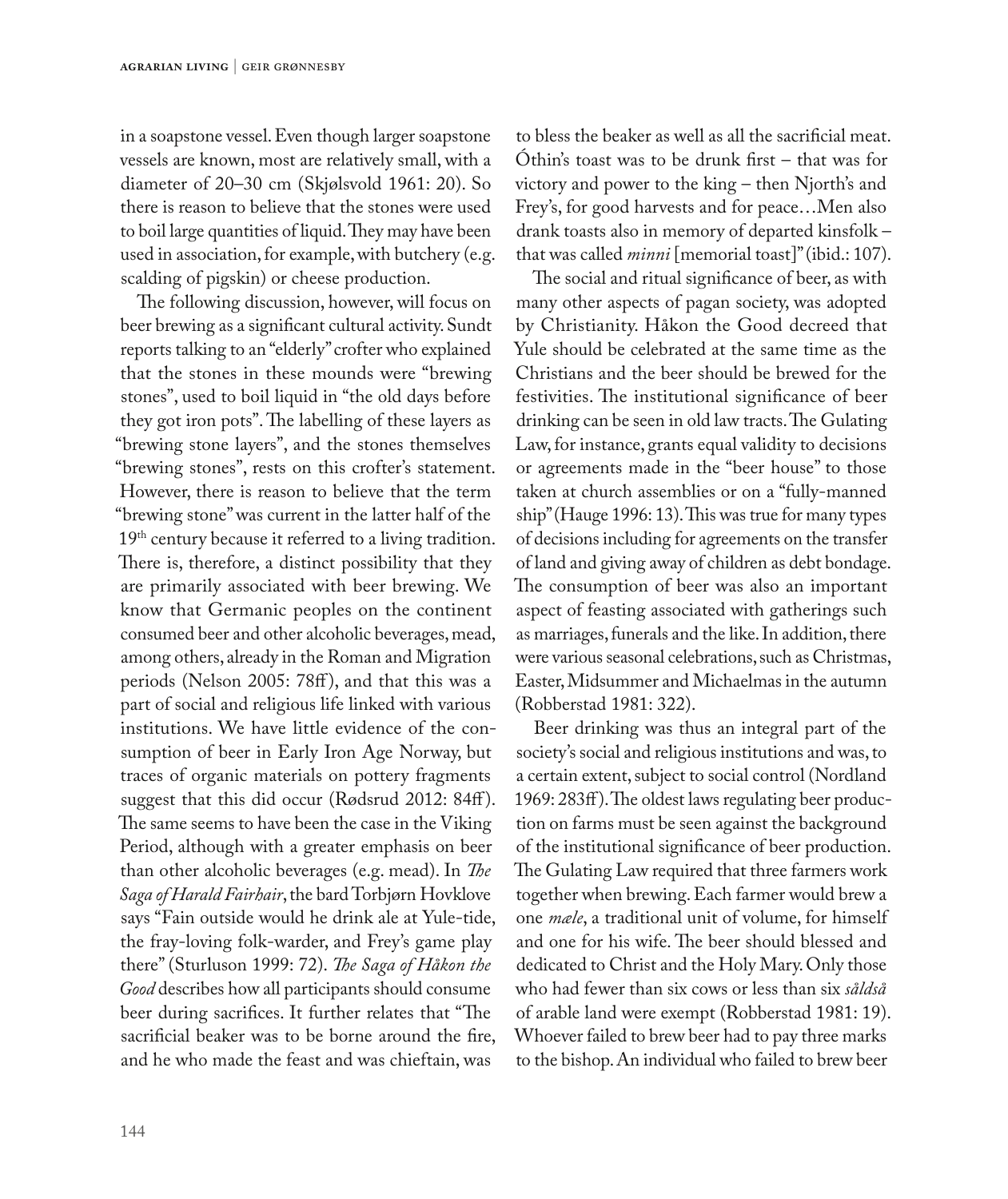for three consecutive years was required to cede half of his farm to the bishop, the other half to the king and leave the country.

There is some evidence that the institutional significance of beer lessened over the course of the Medieval Period. This can be seen in the late  $13<sup>th</sup>$  century law-code of Magnus Lagabøte, where feasts were of less importance and the first regulations limiting the consumption of beer appeared (Hauge 1996: 14). The law-code included, amongst other things, a prohibition against bringing beer to the Thing. The final rupture between beer and social institutions seems to have come with the Reformation. The former social control inherent in the relationship between social institutions and beer disappeared and over the course over the 16<sup>th</sup> century and drunkenness became a major problem, as attested by the number of alcohol related killings. Provisions were also established prohibiting the sale or serving of beer during church services. In 1607, the sale of beer at church rectories was banned (Hauge 1996: 15f).

Production of beer on farms, however, continued to the 1800s. Interestingly, beer production was still strongly linked to superstition. Production was surrounded by numerous rules to ensure that the brewer had the help of supernatural forces and there are accounts of purification rituals associated with production. Beer was placed under the house as a sacrifice to *tøltebonden* (the first to have cultivated the land on the farm) as well as to various supernatural beings, *gardvorden* (or *tunvorden*), *haugatussen* and *nisser*. Beer was sacrificed to the grain fields, to *tuntreet* and to *haugabonden* (in the burial mound associated with the farm). Some places were sacrificed to *kråkjerringene*, or *årevetten*, (a supernatural being associated with the hearth). There were also rules dictating who was allowed to taste the beer and in what order. Still, the consumption and serving of beer remained tied to special events like Christmas,

marriages and funerals. The quality of the beer one produced was a matter of honor, and was measured in how intoxicated people became. It is said that hosts would become upset if their guests were not drunk, and some guests would therefore pretend to be more intoxicated than they actually were so as not to offend their host (Nordland 1969: 263ff ).

Norwegian society went through major changes over the course of the 19<sup>th</sup> century, one consequence of which was the disappearance of local beer production. The traditional values and practices of the farming community disappeared, the cash economy became dominant, the first brewery was built and temperance became a strong social force (Nordland 1969: 13 and 286ff). Although the final rupture between social institutions and beer consumption occurred during the Reformation, it was not until the 1800s that the break between the consumption of beer and rural social norms occurred. With this, the connection to older pagan practices disappeared as well. Only in some rural areas, such Stjørdal, in Nord-Trøndelag, is brewing still a living tradition. In recent decades, brewing has regained popularity and many of the old techniques are again put to use.

The use of stones to boil liquid appears to have ceased in the  $16<sup>th</sup> - 17<sup>th</sup>$  centuries, and is thus coincident with the Reformation. The change is also, however, coincident with the development of the Norwegian mining industry, and it may be that this drove a transition towards boiling in metal vessels rather than wooden tubs with stones (Skre 1988: 16). However, one can imagine that the new metal vessels were expensive to purchase, while a wooden vessel was something most people could produce. For the time being, this issue must remain open, but it seems to be the case that the end of the use of brewing stones for heating liquid coincides with the break between beer consumption and social institutions.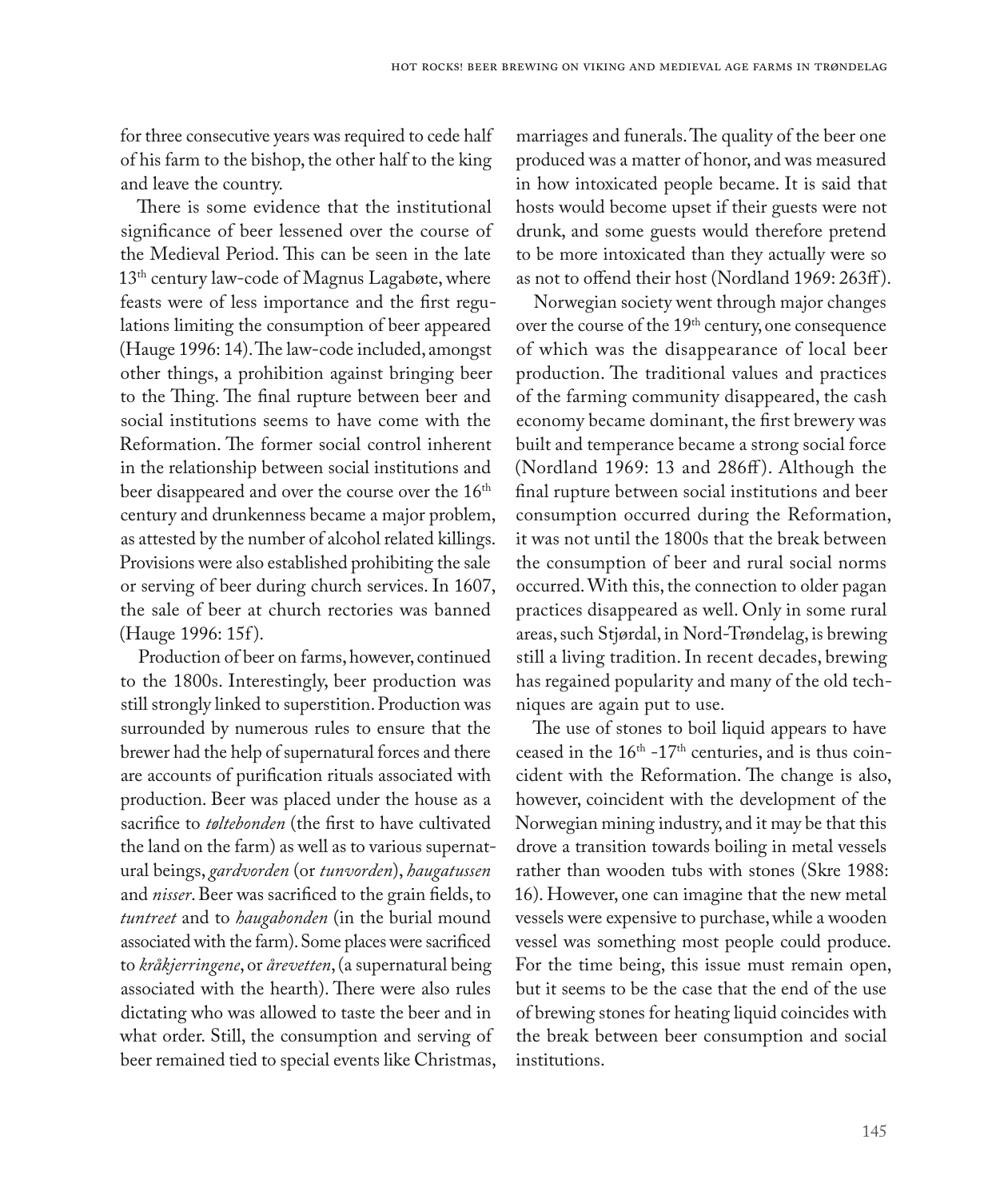If it is true that the presence of cultural layers with brewing stones, at places as diverse as Sparbu and Hitra, can be attributed to overarching structures in the form of institutional frameworks surrounding the production and consumption of beer, then such layers should also be found elsewhere in Norway. After Trøndelag, Eastern Norway is the area of the of the country where these are best known (Skre 1988; Østmo 1991; Pilø 2005). While finds of brewing stones in farm mounds in northern Norway are rare, there are some examples, such as Kulstad, Vefsn (Wik 1988) and Vik, Saltdalen (Oppvang and Kjellman 2015).

Two or three such examples are known from Rogaland (pers. comm. Trond Meling) and three from the west coast (pers. comm. Soren Diinhoff, University of Bergen)

The practice of cooking with heated stones must have been in use in Iceland since the technique is recorded in *Ljósvetninga saga* (Skre 1988). The lack of brewing stones in both Iceland and northern Norway can be explained by the unfavorable conditions for grain cultivation in those areas.

The use of heated stones in beer brewing is also known from Germany, where the tradition of "stone beer" continued up to 1917 (Simonsson 1956: 241). The practice was revived in recent times and "stone beer" is produced today in Germany. The types of stones used, however, tolerate heat without fracturing, and would therefore not be as obvious in the archaeological record as Norwegian brewing stones (Oliver 2011: 764–765; Nordland 1969: 124). Layers with fire-cracked stones are also known from the Viking settlements on the Orkney Islands and Shetland. These have been interpreted as saunas, but it has also been suggested that they may be associated with brewing (Dineley and Dineley 2008).

Boiling liquid with heated stones in connection with brewing is also known from England, Finland and the Baltics (Simonsson 1956: 244). The

presence of cultural layers of fire-cracked stones are also known from several Late Iron Age/Medieval sites in Denmark and Sweden (Christensen 1991 (Lejre); Nielsen and Fiedel 2001; Nielsen and Love Luck 2011 (Stavnsager); Jørgensen 1998; Söderberg 2002 ( Järrestad)). These are defined as central or significant places and the layers are interpreted as an expression of cult and/or handcraft activity. If one uses the slightly imprecise descriptions of the sizes of these layers, they vary between 150 and 1200 m<sup>3</sup>. In comparison, 700 m<sup>3</sup> of fire-cracked stones were removed from Ranheim (Grønnesby and Heen-Petersen 2015), an amount which represents only part of the farmstead. At Egge, in Steinkjer (Farbregd 1985), the volume of the layer is estimated to be approximately  $1,080 \text{ m}^3$ , and at Vik, Flatanger (Farbregd 1979) this number is  $1471 \text{ m}^3$ .

While these numbers must be read with some caution, they do illustrate that the size of the cultural layers and the volume of fire-cracked stones associated with them are not necessarily less in Mid-Norwegian farms than they are on southern Scandinavian central sites. At both Egge in Steinkjer, and Vik, in Flatanger, the cultural layers seem to be quite extensive. They are, however, generally found on a far smaller scale. In 2014, shovel tests were taken at the Valderåsen farm in Melhus. Here, cultural layers with fire-cracked stones were identified on a site which tradition suggested was the site of an earlier farmstead. The amount of stone, however, appears to be far less than at Egge and Vik. This may reflect the size of the farm. If the amount of fire-cracked stone reflects the amount of beer that was produced, and the amount of beer produced reflects the size of the farm, then the lower amount of stone at the Valderåsen farm is only logical and natural. This could mean that these layers are far more common than previously thought, not only in Norway, but in Sweden and Denmark, and are not necessarily associated with a function as a central place.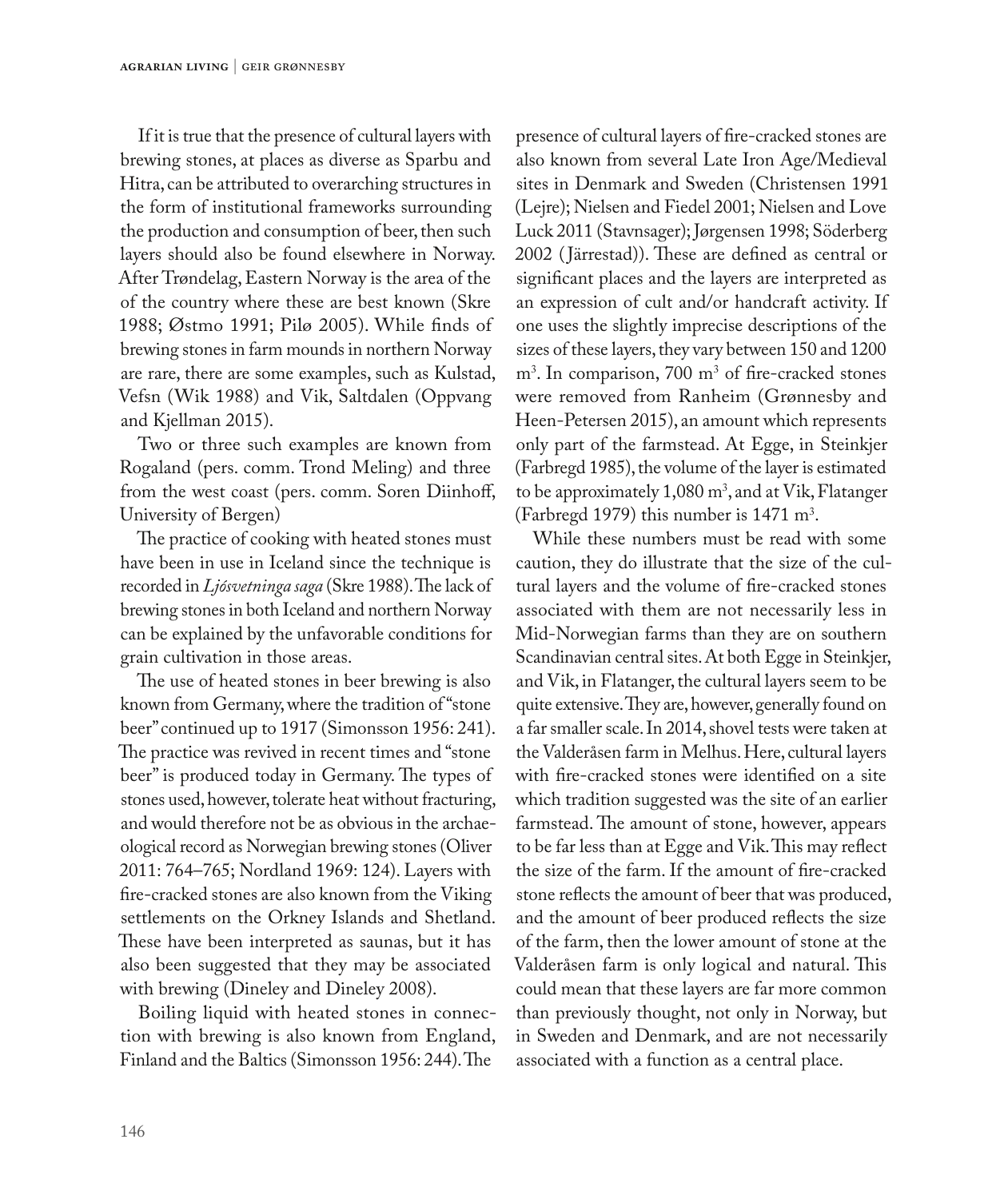#### **CONCLUSION**

This investigation has demonstrated that cultural layers are very common on farmsteads in Trøndelag and may be a feature on all farms with a history dating back to medieval times. In some cases, the farmsteads were moved to a more convenient location, particularly in the 1800s. In cases where tradition describes the previous location of the farm, that location is often referred to as "the old farm", "toft" or something similar. There is great variation in the preservation of the layers, however, generally due to leveling, removal and ploughing.

The fact that this phenomenon can be found in areas as topographically and climatically distinct as Sparbu and Hitra, suggests that the cause must exist in some overarching structure and not in local conditions. The close relationship between production/consumption of beer and social institutions may be just such an overarching structure. The most obvious effect of this was the legal regulation of beer production. If this is correct, there should be similar evidence in other parts of the country. The long tradition of "stone beer" in Germany, and extensive cultural layers of fire-cracked stones in Denmark and Sweden, indicate that the phenomenon is much wider ranging than merely Mid-Norway, or Norway in general.

It has been previously noted that the relatively little attention given to cultural layers on farmsteads is a question of recognition (Grønnesby and Heen-Pettersen 2015). Investigations on farms at Sparbu and Hitra have shown that there is great archaeological potential on the yards of historic farms. Here can be found cultural layers, artefacts and building remains which represent an important resource, not merely for the history of the farm or even general settlement history, but for the economic, social and political history of the Viking and Medieval periods. A majority of the population lived on farms, and farmsteads still contain traces of those

individuals. Late Iron Age settlement has received increased attention in recent years (e.g. Iversen 2013 Eriksen 2015), partially as a result of a focus on the 536 AD "dust veil" (Axboe 2007; Gräslund 2007, Gräslund & Price 2012; Iversen 2013; Löwenborg 2012, Nielsen 2005). Future research on Late Iron Age and Medieval settlement should be based in the yards of historic farms. The investigations at Sparbu and Hitra have shown that there is great variation in the preservation levels of these cultural layers. One important question which must be addressed, therefore, is what are the preservation conditions in other parts of the country? The answer to this may dictate the urgency of archaeological research on historic farmsteads.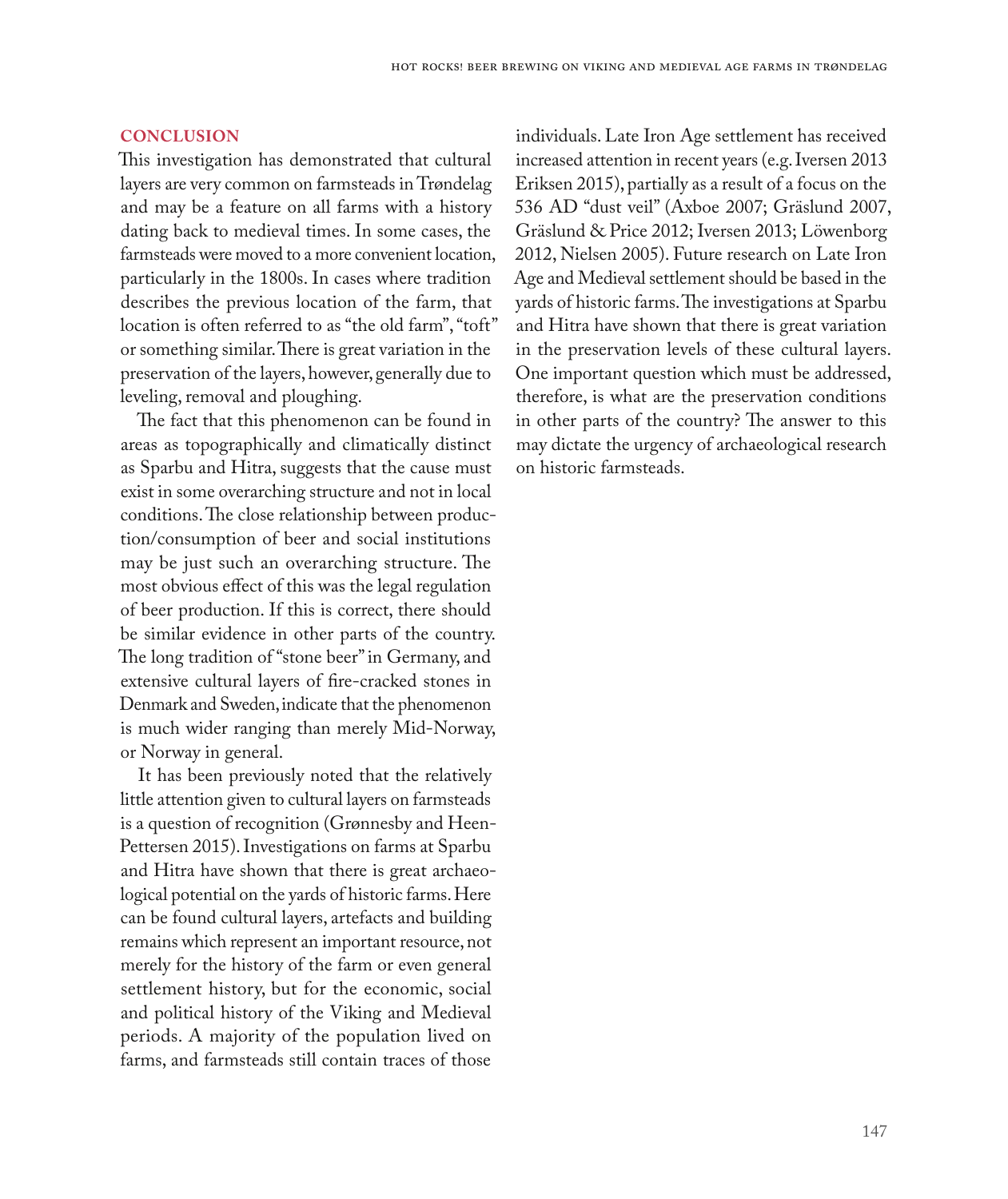#### **REFERENCES**

Axboe, Morten (2001) "Amulet pendants and a darkened sun". Magnus, Bente (ed.) *Roman gold and the development of the early Germanic kingdoms. Symposium in Stockholm.* Konferenser 51: 119–136. Kungl. Vitterhets Historia och Antikvitets Akademien. Stockholm.

Berglund, Birgitta (1997) "Utvikling av gårdsbruk i Midt-Norge. Status og nye prosjekter". *Arkeologi i Mittnorden. Ett symposium kring nya arkeologiska forskningsrön*: 137–150. Scriptum.

Berglund, Birgitta (2003) "Hus og gård - den arkeologiske bakgrunnen". *Middelaldergården i Trøndelag. Foredrag fra to seminarer.* Stiklestad Nasjonale Kultursenter AS.

Brendalsmo, Jan (2006) *Kirkebygg og kirkebyggere. Byggherrer i Trøndelag ca. 1000–1600.* Unipub forlag.

Christensen, Tom (1991) "Lejre Beyond Legend. The Archaeological Evidence." *Journal of Danish Archaeology 10*: 163–185.

Eriksen, Marianne Hem (2015) *Portals to the Past. An archaeology of doorways, dwellings, and ritual practice.* PhD dissertation. Faculty of humanities. University of Oslo.

Farbregd, Oddmunn (1979) *Tuftområde/gårdshaug. Lindsetmoen av Vik prestegård.* Topografisk arkiv, NTNU Vitenskapsmuseet.

Farbregd, Oddmunn (1985) *Prøveundersøkelse på tunområdet juli – 85*. Upublisert rapport. Topografisk arkiv. NTNU Vitenskapsmuseet.

Fiedel, Reno, Høilund Nielsen, Karen and Loveluck, Christopher (2011) "From hamlet, to central place, to manor. Social transformation of the settlement at Stavnsager, eastern Jutland, and its networks, AD 400-1100". Panhuysen, T. and F. Theuws (eds.) *Transformations in Northwest Europe, AD 400-1100: 161–176.* Konrad Theis. Stuttgart.

Gjerpe, Lars Erik (2014) "Kontinuitet i jernalderens bosetning. Et utdatert postulat arvet fra 1814-generasjonen?" *Viking LXXVII*: 55–75.

Dineley, Graham & Dineley, Merryn (2008) *Where Were the Viking Brew Houses?* Experimental archaeology 2013/2. [http://journal.exarc.net/issue-2013-2/ea/where-wereviking-brew-houses] 10.08.2016

Gräslund, Bo (2007) "Fimbulvintern, Ragnarök och klimatkrisen år 536-537 e. Kr." *Saga och Säd. Kungl. Gustav Adolfs Akademiens årsbok*: 93–123.

Gräslund, Bo & Price, Neil (2012) "Twilight of the gods? The `dust veil event` of AD 536 in critical perspective." *Antiquity 86*: 428–443.

Grønnesby, Geir (2013) "Bosetningen på Torgårdsletta, Trondheim og Egge, Steinkjer. Et innlegg i diskusjonen om den norske gårdens opprinnelse." Diinhof, S.,

Ramstad, M., Slinning, T. (eds.) *Jordbruksbosetningens utvikling på Vestlandet. UBAS* 7: 77–92

Grønnesby, Geir (2015) "Jernalderens bosetning i Trøndelag." Hedeager, Lotte og Lars Forseth (eds.) *Dalemfunnet. Norske oldfunn XXX*: 119–127. Universitetet i Oslo.

Grønnesby, Geir og Heen-Pettersen, Aina (2015) "Gården i yngre jernalder – et spørsmål om erkjennelse? Belyst ved utgravningene av et yngre jernalders gårdstun på Ranheim." *Viking LXXVIII*: 169–188.

Gustafson, Lil (2005) "Om kokegroper i Norge." Gustafson, Lil, Heibreen, Tom, Martens, Jes (eds.) De gåtefulle kokegroper: Kokegropseminaret 31. novem¬ber 2001: 103–134. *Varia, vol. 58*. Kulturhistorisk museum, Universitetet i Oslo.

Hauge, Ragnar (1996) "Alkohol i norsk historie." *Norsk Epidemiologi 6 (1)*: 13–21.

Holm, Ingunn (1999) "Gårdsbegrepet - et styrende element i den arkeologiske forskningen omkringbosetning og landbruk." *Universitetets Oldsaksamlings Årbok*: 91–106

Iversen, Frode (2013) "Big bang, lordship or inheritance? Changes in the settlement structure on the threshold of the Merovingian Period, South-Eastern Norway." Klápste, Jan (ed.) Hierarchies in rural settlements. *Ruralia vol. 9*. Turnhout Brepols Publishers.

Jørgensen, Lars (1998) "En storgård fra vikingetid ved Tissø, Sjælland - en foreløbig præsentation." Larsson, L., Hårdh, B. (eds.) Centrala platser, centrala frågor. Samhällstrukturen under järnålderen. En vänbok til Berta Stjernquist. Uppåkrastudier 1: 233–248. *Acta Archaeologica Lundensia series in 8, No. 28*.

Löwenborg, Daniel (2012) "An Iron Age Shock Doctrine - Did the AD 536-7 event trigger large-scale social changes in the Mälar valley area?" *Archaeology and Ancient History nr 4*. Uppsala Universitet. Uppsala.

Martens, Jes (2009) "Middelalderens jordbruksbebyggelse i de sentrale strøk. Den tapte middelalder?" Martens, J., Martens, V. V., Stene, K. (eds.) Den tapte middelalder? Middelalderens sentrale landbebyggelse. *Varia 71*:7–22. Kulturhistorisk museum, Fornminneseksjonen. Oslo.

Narmo, Lars Erik (1996) "Kokekameratene på Leikvin". Kult og kokegroper. *Viking LVIII*:79–100.

Nelson, Max (2005) *The Barbarian´s Beverage. A history of beer in Ancient Europe.* Routledge. London/New York

Nielsen, Karen Høilund H. (2005) "...the sun was darkened by day and the moon by night... there was distress among men..." - on social and political development in 5th- to 7th-century southern Scandinavia". *Studien zur Sachsenforschung 15*: 247–285.

Nielsen, K. H. og Fiedel, R. (2001) Stavnsager - spredte glimt af et jernaldersamfund gennem mere end 700 år fra 400 til 1100 e.Kr.f. *Årbog. Kulturhistorisk museum*